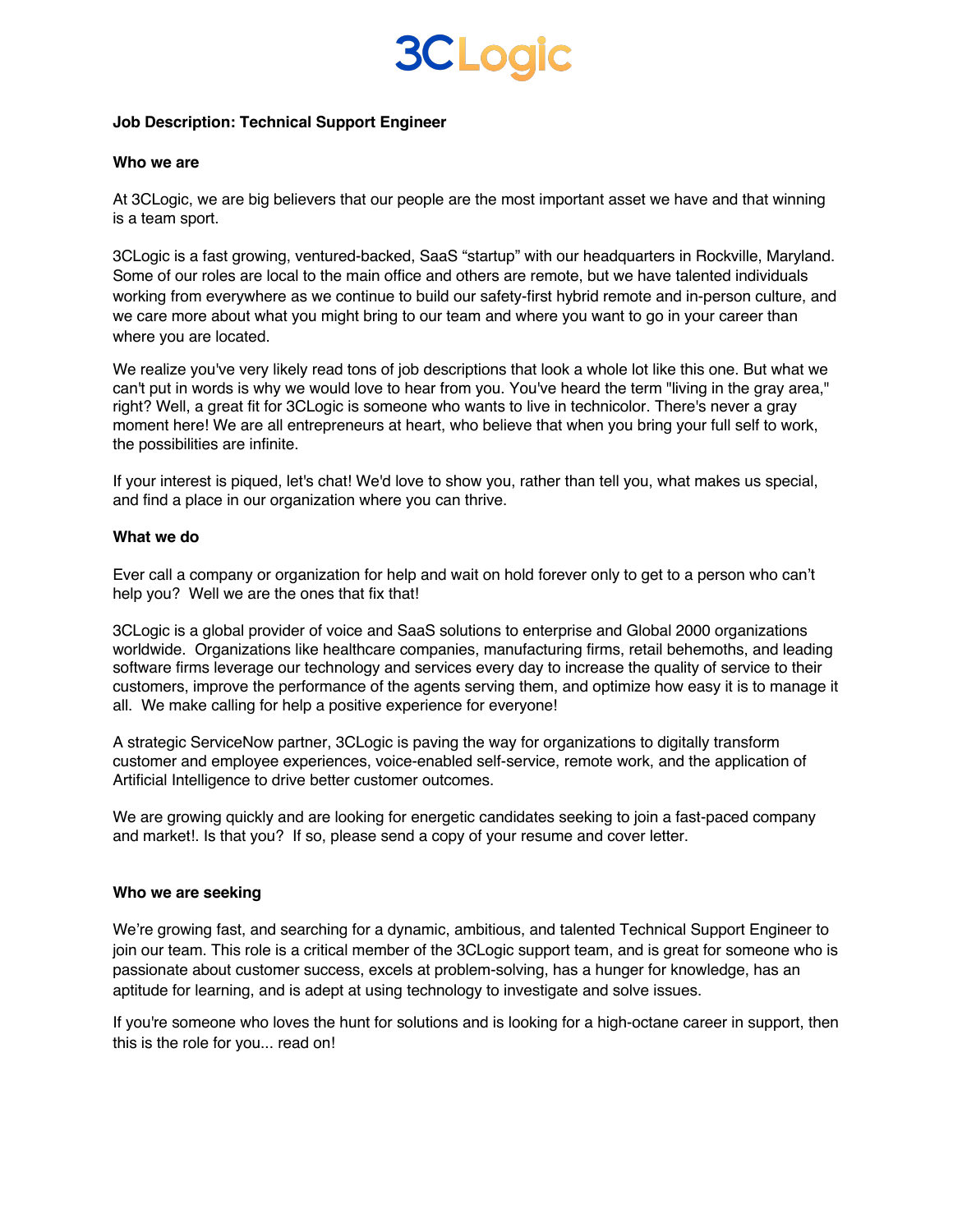# **3CLogic**

### **Location**

Rockville (Maryland) or remote.

#### **In this job you will**

- •**Support the product -** Handle customer queries via Email, Phone and Chat. Monitor customer requests, provide responses, and escalate if required to ensure a timely resolution. Maintain service level targets.
- •**Take ownership**  Engage with customers to get required detail around the issue, investigate root cause, if possible, provide a solution that navigates around the problem. Participate in internal and customer-facing calls.
- •**Analyze using reports** Design/develop custom reports and dashboards for internal use. Monitor support KPI's and ensure standards are being met.
- •**Document your learning** Interact with the 3CLogic Engineering and Operations team to resolve support issues. Update Knowledge Base upon resolution to document the solution for future reference. Identify improvements to process and seek ways to improve customer satisfaction.
- •**Communicate value**  Become a product expert. Learn our product inside and out and be able to articulate (verbally or written) the features, benefits and most importantly the value to customers.

## **You're a strong fit for this role if you bring**

- •Preferred 1+ years experience in client facing role.
- •Excellent analytical skills with the mindset of a problem solver.
- •Strong communication skills, both written and verbal, and the ability to build relationships with prospects.
- •Familiarity with tools like Wireshark, Postman, Fiddler and Excel.
- •Ability to identify prospect needs and pain points and properly position the value of the 3CLogic platform (we'll train you on our value, of course!)
- •Superior organizational skills
- •Ability to put together a plan, follow through on the plan and assess how to improve
- •Ability to juggle competing priorities effectively and efficiently
- •Like people and get along with others.

## **Skills we love but can also teach you**

- •Experience utilizing JIRA
- •Familiarity with contact center terminology & vocabulary.
- Interest in developing or growing a career at 3CLogic.

#### **\*\*\*Important to Note\*\*\***

- •Are you second guessing applying to this job? Ask yourself this:
	- o Do I work hard?
		- o Am I internally motivated?
	- o Will I do whatever it takes to get my job done?
	- o Do I want to work with a fast-paced and growing company?
	- o Am I organized?
	- o Have I crushed it at a customer/client facing role? (Yes, this could mean at a restaurant, a hair salon, a brick and mortar store)